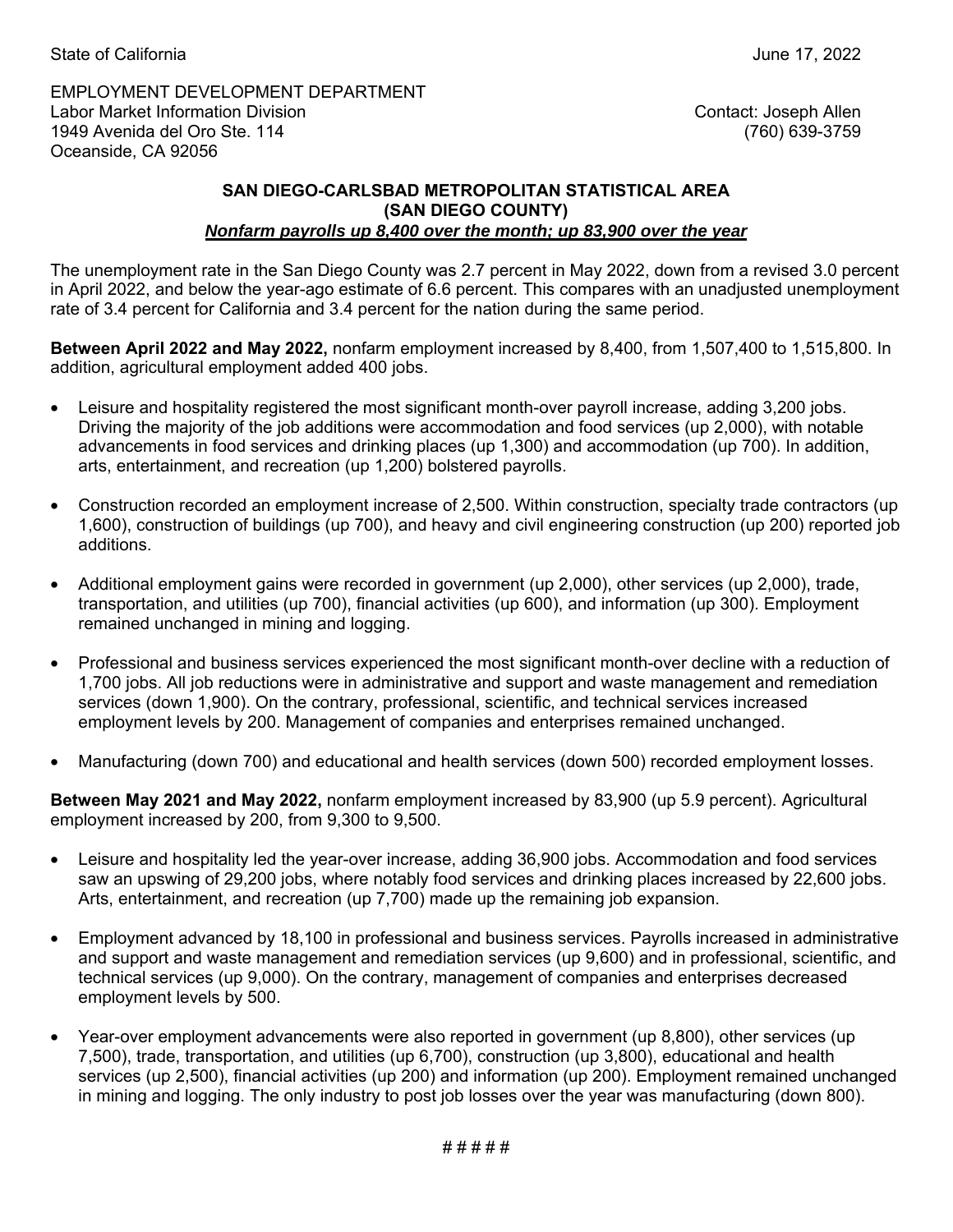State of California EMPLOYMENT DEVELOPMENT DEPARTMENT Labor Market Information Division Joseph Allen 1949 Avenida Del Oro, Suite 114 760-639-3759 Oceanside, CA 92056

### IMMEDIATE RELEASE SAN DIEGO-CARLSBAD METROPOLITAN STATISTICAL AREA (MSA) **(San Diego County)**

The unemployment rate in the San Diego County was 2.7 percent in May 2022, down from a revised 3.0 percent in April 2022, and below the year-ago estimate of 6.6 percent. This compares with an unadjusted unemployment rate of 3.4 percent for California and 3.4 percent for the nation during the same period.



| Industry | Apr-2022 | Mav-2022 | Change |  | May-2021 | May-2022 | Change |  |
|----------|----------|----------|--------|--|----------|----------|--------|--|
|          | Revised  | Prelim   |        |  |          | Prelim   |        |  |

| Total, All               |           |           |          |           |           |        |
|--------------------------|-----------|-----------|----------|-----------|-----------|--------|
| <b>Industries</b>        | 1,516,500 | 1,525,300 | 8,800    | 1,441,200 | 1,525,300 | 84,100 |
| <b>Total Farm</b>        | 9,100     | 9,500     | 400      | 9,300     | 9,500     | 200    |
| Total Nonfarm            | 1,507,400 | 1,515,800 | 8,400    | 1,431,900 | 1,515,800 | 83,900 |
|                          |           |           |          |           |           |        |
| Mining, Logging,         |           |           |          |           |           |        |
| and Construction         | 84,400    | 86,900    | 2,500    | 83,100    | 86,900    | 3,800  |
| Mining and               |           |           |          |           |           |        |
| Logging                  | 300       | 300       | $\Omega$ | 300       | 300       | 0      |
| Construction             | 84,100    | 86,600    | 2,500    | 82,800    | 86,600    | 3,800  |
| Manufacturing            | 113,500   | 112,800   | (700)    | 113,600   | 112,800   | (800)  |
| Trade,                   |           |           |          |           |           |        |
| Transportation &         |           |           |          |           |           |        |
| <b>Utilities</b>         | 218,600   | 219,300   | 700      | 212,600   | 219,300   | 6,700  |
| Information              | 22,300    | 22,600    | 300      | 22,400    | 22,600    | 200    |
| Financial                |           |           |          |           |           |        |
| Activities               | 75,200    | 75,800    | 600      | 75,600    | 75,800    | 200    |
|                          |           |           |          |           |           |        |
| Professional &           |           |           |          |           |           |        |
| <b>Business Services</b> | 281,700   | 280,000   | (1,700)  | 261,900   | 280,000   | 18,100 |
| <b>Educational &amp;</b> |           |           |          |           |           |        |
| <b>Health Services</b>   | 219,800   | 219,300   | (500)    | 216,800   | 219,300   | 2,500  |
| Leisure &                |           |           |          |           |           |        |
| Hospitality              | 192,300   | 195,500   | 3,200    | 158,600   | 195,500   | 36,900 |
| <b>Other Services</b>    | 52,500    | 54,500    | 2,000    | 47,000    | 54,500    | 7,500  |
| Government               | 247,100   | 249,100   | 2,000    | 240,300   | 249,100   | 8,800  |

Notes: Data not adjusted for seasonality. Data may not add due to rounding Labor force data are revised month to month Additional data are available on line at www.labormarketinfo.edd.ca.gov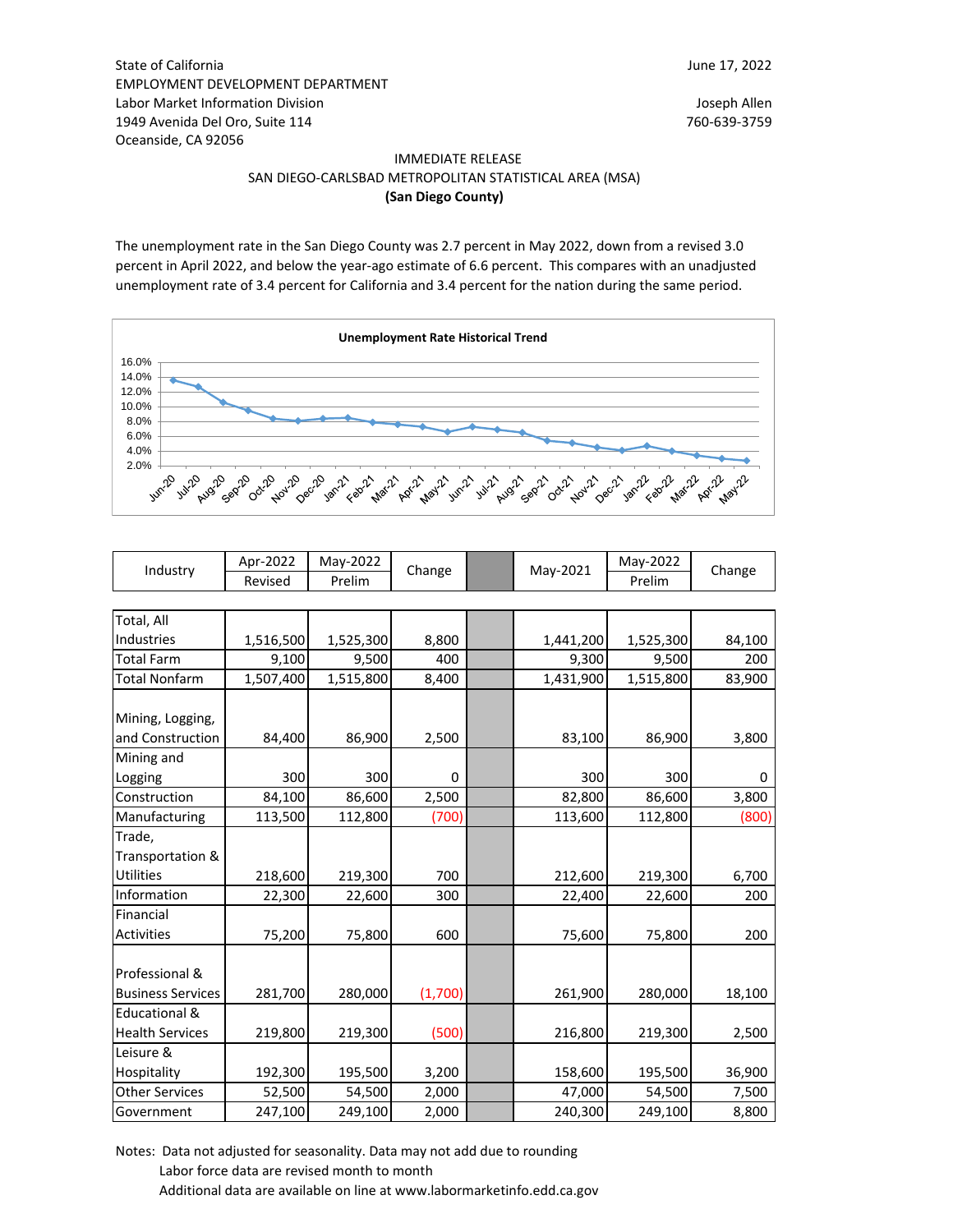June 17, 2022 Employment Development Department **San Diego Carlsbad MSA** Labor Market Information Division<br>(916) 262-2162

# (San Diego County)<br>Industry Employment & Labor Force March 2021 Benchmark

Data Not Seasonally Adjusted

|                                                        | May 21    | Mar 22    | Apr $22$  | May 22    | Percent Change |          |
|--------------------------------------------------------|-----------|-----------|-----------|-----------|----------------|----------|
|                                                        |           |           | Revised   | Prelim    | Month          | Year     |
| Civilian Labor Force (1)                               | 1,527,000 | 1,594,900 | 1,574,800 | 1,576,700 | 0.1%           | 3.3%     |
| <b>Civilian Employment</b>                             | 1,425,800 | 1,540,000 | 1,527,100 | 1,534,600 | 0.5%           | 7.6%     |
| Civilian Unemployment                                  | 101,300   | 54,900    | 47,700    | 42,100    | $-11.7%$       | $-58.4%$ |
| Civilian Unemployment Rate                             | 6.6%      | 3.4%      | 3.0%      | 2.7%      |                |          |
| (CA Unemployment Rate)                                 | 7.6%      | 4.3%      | 3.9%      | 3.4%      |                |          |
| (U.S. Unemployment Rate)                               | 5.5%      | 3.8%      | 3.3%      | 3.4%      |                |          |
| Total, All Industries (2)                              | 1,441,200 | 1,508,500 | 1,516,500 | 1,525,300 | 0.6%           | 5.8%     |
| <b>Total Farm</b>                                      | 9,300     | 8,700     | 9,100     | 9,500     | 4.4%           | 2.2%     |
| <b>Total Nonfarm</b>                                   | 1,431,900 | 1,499,800 | 1,507,400 | 1,515,800 | 0.6%           | 5.9%     |
| <b>Total Private</b>                                   |           | 1,254,200 | 1,260,300 | 1,266,700 | 0.5%           | 6.3%     |
|                                                        | 1,191,600 |           |           |           |                |          |
| Goods Producing                                        | 196,700   | 196,500   | 197,900   | 199,700   | 0.9%           | 1.5%     |
| Mining, Logging, and Construction                      | 83,100    | 83,300    | 84,400    | 86,900    | 3.0%           | 4.6%     |
| Mining and Logging                                     | 300       | 300       | 300       | 300       | 0.0%           | 0.0%     |
| Construction                                           | 82,800    | 83,000    | 84,100    | 86,600    | 3.0%           | 4.6%     |
| <b>Construction of Buildings</b>                       | 19,600    | 19,800    | 19,800    | 20,500    | 3.5%           | 4.6%     |
| Heavy & Civil Engineering Construction                 | 7,800     | 7,600     | 7,800     | 8,000     | 2.6%           | 2.6%     |
| <b>Specialty Trade Contractors</b>                     | 55,400    | 55,600    | 56,500    | 58,100    | 2.8%           | 4.9%     |
| <b>Building Foundation &amp; Exterior Contractors</b>  | 10,300    | 9,600     | 9,800     | 10,600    | 8.2%           | 2.9%     |
| <b>Building Equipment Contractors</b>                  | 23,900    | 24,800    | 24,800    | 25,300    | 2.0%           | 5.9%     |
| <b>Building Finishing Contractors</b>                  | 14,900    | 14,900    | 15,300    | 15,500    | 1.3%           | 4.0%     |
| Residual-Other Specialty Trade Contractors             | 6,300     | 6,300     | 6,600     | 6,700     | 1.5%           | 6.3%     |
| Manufacturing                                          | 113,600   | 113,200   | 113,500   | 112,800   | $-0.6%$        | $-0.7%$  |
| Durable Goods                                          | 83,400    | 81,800    | 81,900    | 81,000    | $-1.1%$        | $-2.9%$  |
| Computer & Electronic Product Manufacturing            | 30,200    | 30,600    | 30,500    | 30,100    | $-1.3%$        | $-0.3%$  |
| <b>Transportation Equipment Manufacturing</b>          | 20,300    | 19,400    | 19,400    | 19,200    | $-1.0%$        | $-5.4%$  |
| Aerospace Product & Parts Manufacturing                | 11,700    | 11,400    | 11,200    | 11,000    | $-1.8%$        | $-6.0%$  |
| Ship & Boat Building                                   | 7,400     | 7,200     | 7,300     | 7,200     | $-1.4%$        | $-2.7%$  |
| Nondurable Goods                                       | 30,200    | 31,400    | 31,600    | 31,800    | 0.6%           | 5.3%     |
| Service Providing                                      | 1,235,200 | 1,303,300 | 1,309,500 | 1,316,100 | 0.5%           | 6.5%     |
| <b>Private Service Providing</b>                       | 994,900   | 1,057,700 | 1,062,400 | 1,067,000 | 0.4%           | 7.2%     |
| Trade, Transportation & Utilities                      | 212,600   | 218,800   | 218,600   | 219,300   | 0.3%           | 3.2%     |
| <b>Wholesale Trade</b>                                 | 41,600    | 41,700    | 42,500    | 43,900    | 3.3%           | 5.5%     |
| Merchant Wholesalers, Durable Goods                    | 21,700    | 22,200    | 22,600    | 23,700    | 4.9%           | 9.2%     |
| Merchant Wholesalers, Nondurable Goods                 | 17,000    | 16,900    | 17,200    | 17,500    | 1.7%           | 2.9%     |
| <b>Retail Trade</b>                                    | 136,100   | 139,800   | 138,800   | 138,400   | $-0.3%$        | 1.7%     |
| Motor Vehicle & Parts Dealer                           | 15,900    | 16,000    | 16,000    | 16,000    | 0.0%           | 0.6%     |
| <b>Building Material &amp; Garden Equipment Stores</b> | 11,500    | 11,000    | 10,900    | 10,800    | $-0.9%$        | $-6.1%$  |
| Food & Beverage Stores                                 | 31,700    | 31,900    | 31,700    | 31,700    | 0.0%           | 0.0%     |
| Grocery Stores                                         | 27,700    | 27,300    | 27,100    | 27,100    | 0.0%           | $-2.2%$  |
| Health & Personal Care Stores                          | 8,200     | 8,800     | 8,900     | 8,800     | $-1.1%$        | 7.3%     |
| <b>Clothing &amp; Clothing Accessories Stores</b>      | 12,100    | 12,900    | 12,900    | 12,800    | $-0.8%$        | 5.8%     |
| <b>Clothing Stores</b>                                 | 8,900     | 9,500     | 9,500     | 9,500     | 0.0%           | 6.7%     |
| Sporting Goods, Hobby, Book & Music Stores             | 5,200     | 5,200     | 5,200     | 5,200     | 0.0%           | 0.0%     |
| <b>General Merchandise Stores</b>                      | 24,900    | 26,200    | 26,200    | 25,500    | $-2.7%$        | 2.4%     |
| <b>Department Stores</b>                               | 9,400     | 9,900     | 9,800     | 9,700     | $-1.0%$        | 3.2%     |
| General Merchandise Stores                             | 15,500    | 16,300    | 16,400    | 15,800    | $-3.7%$        | 1.9%     |
| Miscellaneous Store Retailers                          | 8,000     | 8,600     | 8,600     | 8,600     | 0.0%           | 7.5%     |
| Transportation, Warehousing & Utilities                | 34,900    | 37,300    | 37,300    | 37,000    | $-0.8%$        | 6.0%     |
| <b>Utilities</b>                                       | 5,000     | 5,000     | 5,000     | 5,000     | 0.0%           | 0.0%     |
| Transportation & Warehousing                           | 29,900    | 32,300    | 32,300    | 32,000    | $-0.9%$        | 7.0%     |
| Warehousing & Storage                                  | 3,700     | 5,600     | 5,500     | 5,600     | 1.8%           | 51.4%    |
| Information                                            | 22,400    | 22,300    | 22,300    | 22,600    | 1.3%           | 0.9%     |
| Publishing Industries (except Internet)                | 7,100     | 6,900     | 6,900     | 6,900     | 0.0%           | $-2.8%$  |
| Software Publishers                                    | 5,500     | 5,400     | 5,400     | 5,500     | 1.9%           | 0.0%     |
| Broadcasting (except Internet)                         | 2,500     | 2,500     | 2,500     | 2,500     | 0.0%           | 0.0%     |
| Telecommunications                                     | 6,800     | 6,600     | 6,600     | 6,500     | $-1.5%$        | $-4.4%$  |
|                                                        |           |           |           |           |                |          |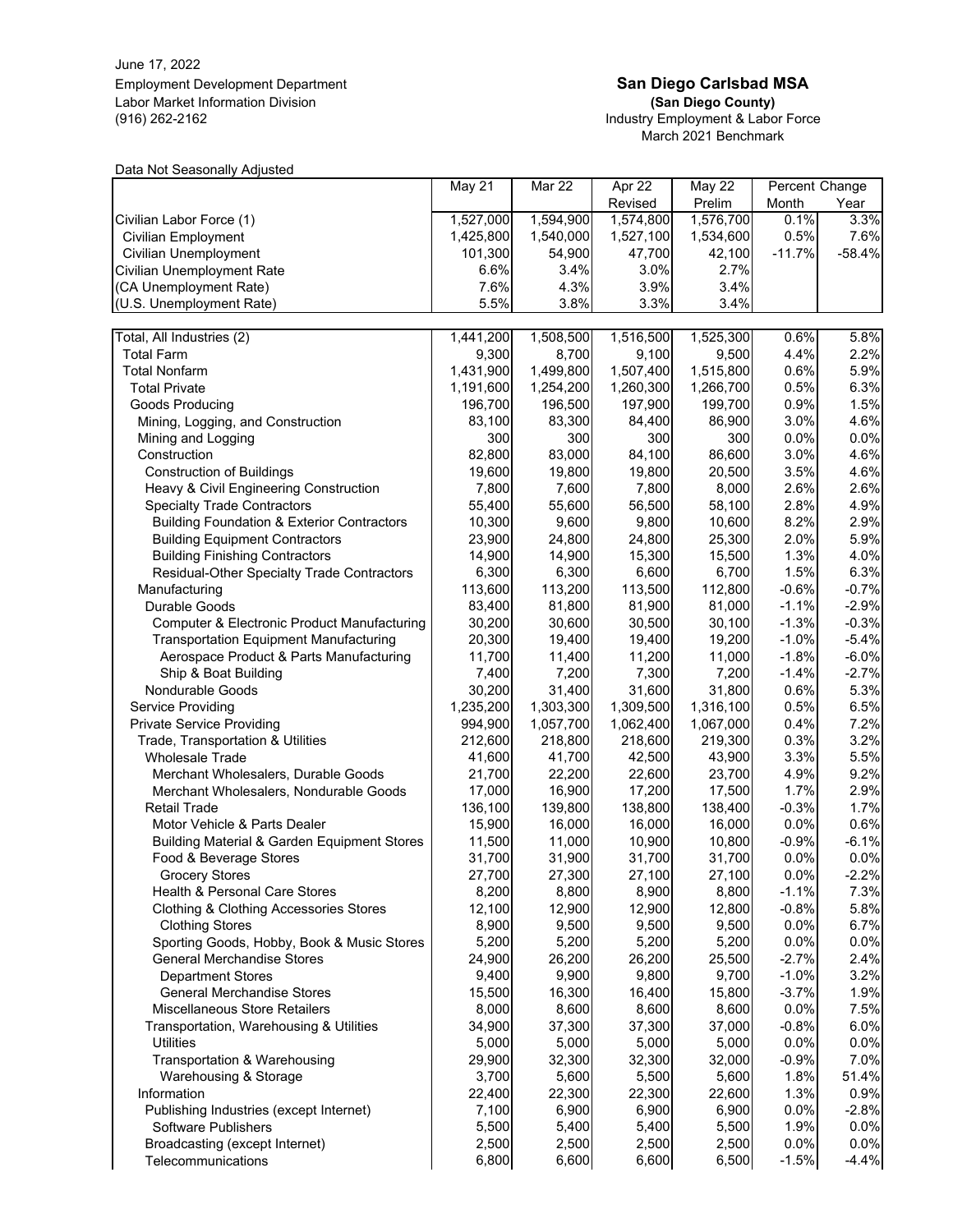June 17, 2022 Employment Development Department **San Diego Carlsbad MSA** Labor Market Information Division **(San Diego County)**

# (916) 262-2162 Industry Employment & Labor Force March 2021 Benchmark

#### Data Not Seasonally Adjusted

|                                                       | May 21  | <b>Mar 22</b> | Apr 22  | May 22  | Percent Change |         |
|-------------------------------------------------------|---------|---------------|---------|---------|----------------|---------|
|                                                       |         |               | Revised | Prelim  | Month          | Year    |
| <b>Financial Activities</b>                           | 75,600  | 75,400        | 75,200  | 75,800  | 0.8%           | 0.3%    |
| Finance & Insurance                                   | 46,800  | 45,400        | 45,100  | 45,000  | $-0.2%$        | $-3.8%$ |
| <b>Credit Intermediation &amp; Related Activities</b> | 19,600  | 18,300        | 18,200  | 18,100  | $-0.5%$        | $-7.7%$ |
| Securities, Commodity Contracts & Investment          | 9,700   | 10,100        | 10,000  | 10,100  | 1.0%           | 4.1%    |
| <b>Insurance Carriers &amp; Related</b>               | 17,500  | 17,000        | 16,900  | 16,800  | $-0.6%$        | $-4.0%$ |
| Real Estate & Rental & Leasing                        | 28,800  | 30,000        | 30,100  | 30,800  | 2.3%           | 6.9%    |
| Real Estate                                           | 23,900  | 24,900        | 25,000  | 25,400  | 1.6%           | 6.3%    |
| Professional & Business Services                      | 261,900 | 280,300       | 281,700 | 280,000 | $-0.6%$        | 6.9%    |
| Professional, Scientific & Technical Services         | 148,900 | 156,600       | 157,700 | 157,900 | 0.1%           | 6.0%    |
| <b>Legal Services</b>                                 | 13,000  | 13,400        | 13,600  | 13,500  | $-0.7%$        | 3.8%    |
| Architectural, Engineering & Related Services         | 25,000  | 26,400        | 26,400  | 26,400  | 0.0%           | 5.6%    |
| Scientific Research & Development Services            | 40,000  | 43,300        | 43,800  | 43,800  | 0.0%           | 9.5%    |
| Management of Companies & Enterprises                 | 24,100  | 23,600        | 23,600  | 23,600  | 0.0%           | $-2.1%$ |
| Administrative & Support & Waste Services             | 88,900  | 100,100       | 100,400 | 98,500  | $-1.9%$        | 10.8%   |
| Administrative & Support Services                     | 84,800  | 95,800        | 96,100  | 94,200  | $-2.0%$        | 11.1%   |
| <b>Employment Services</b>                            | 34,500  | 40,800        | 40,200  | 38,700  | $-3.7%$        | 12.2%   |
| Services to Buildings & Dwellings                     | 24,300  | 24,800        | 24,900  | 25,100  | 0.8%           | 3.3%    |
| Waste Management & Remediation Services               | 4,100   | 4,300         | 4,300   | 4,300   | 0.0%           | 4.9%    |
| <b>Educational &amp; Health Services</b>              | 216,800 | 218,100       | 219,800 | 219,300 | $-0.2%$        | 1.2%    |
| <b>Educational Services</b>                           | 26,500  | 28,000        | 28,000  | 28,300  | 1.1%           | 6.8%    |
| Colleges, Universities & Professional Schools         | 8,400   | 9,000         | 9,000   | 9,100   | 1.1%           | 8.3%    |
| Health Care & Social Assistance                       | 190,300 | 190,100       | 191,800 | 191,000 | $-0.4%$        | 0.4%    |
| Ambulatory Health Care Services                       | 84,600  | 84,800        | 85,800  | 84,900  | $-1.0%$        | 0.4%    |
| Hospitals                                             | 23,000  | 23,200        | 23,200  | 23,200  | 0.0%           | 0.9%    |
| <b>Nursing &amp; Residential Care Facilities</b>      | 27,500  | 25,300        | 25,600  | 25,500  | $-0.4%$        | $-7.3%$ |
| Social Assistance                                     | 55,200  | 56,800        | 57,200  | 57,400  | 0.3%           | 4.0%    |
| Leisure & Hospitality                                 | 158,600 | 189,500       | 192,300 | 195,500 | 1.7%           | 23.3%   |
| Arts, Entertainment & Recreation                      | 22,200  | 27,500        | 28,700  | 29,900  | 4.2%           | 34.7%   |
| Amusement, Gambling, & Recreation                     | 14,800  | 19,100        | 20,100  | 20,900  | 4.0%           | 41.2%   |
| Accommodation & Food Services                         | 136,400 | 162,000       | 163,600 | 165,600 | 1.2%           | 21.4%   |
| Accommodation                                         | 19,100  | 24,200        | 25,000  | 25,700  | 2.8%           | 34.6%   |
| Food Services & Drinking Places                       | 117,300 | 137,800       | 138,600 | 139,900 | 0.9%           | 19.3%   |
| Restaurants                                           | 110,100 | 128,500       | 129,000 | 129,900 | 0.7%           | 18.0%   |
| <b>Other Services</b>                                 | 47,000  | 53,300        | 52,500  | 54,500  | 3.8%           | 16.0%   |
| Repair & Maintenance                                  | 11,800  | 13,000        | 12,800  | 13,400  | 4.7%           | 13.6%   |
| Personal & Laundry Services                           | 16,600  | 19,500        | 19,200  | 19,700  | 2.6%           | 18.7%   |
| Religious, Grants, Civic, Professional & Like Org     | 18,600  | 20,800        | 20,500  | 21,400  | 4.4%           | 15.1%   |
| Government                                            | 240,300 | 245,600       | 247,100 | 249,100 | 0.8%           | 3.7%    |
| <b>Federal Government</b>                             | 47,800  | 46,700        | 46,900  | 46,900  | 0.0%           | $-1.9%$ |
| Federal Government excluding Department of I          | 23,600  | 23,200        | 23,400  | 23,500  | 0.4%           | $-0.4%$ |
| Department of Defense                                 | 24,200  | 23,500        | 23,500  | 23,400  | $-0.4%$        | $-3.3%$ |
| State & Local Government                              | 192,500 | 198,900       | 200,200 | 202,200 | 1.0%           | 5.0%    |
| <b>State Government</b>                               | 50,900  | 54,600        | 54,500  | 54,900  | 0.7%           | 7.9%    |
| <b>State Government Education</b>                     | 33,000  | 36,200        | 36,100  | 36,400  | 0.8%           | 10.3%   |
| <b>State Government Excluding Education</b>           | 17,900  | 18,400        | 18,400  | 18,500  | 0.5%           | 3.4%    |
| <b>Local Government</b>                               | 141,600 | 144,300       | 145,700 | 147,300 | 1.1%           | 4.0%    |
| <b>Local Government Education</b>                     | 74,800  | 77,600        | 78,900  | 80,100  | 1.5%           | 7.1%    |
| <b>Local Government Excluding Education</b>           | 66,800  | 66,700        | 66,800  | 67,200  | 0.6%           | 0.6%    |
| County                                                | 21,000  | 20,300        | 20,500  | 20,600  | 0.5%           | $-1.9%$ |
| City                                                  | 18,800  | 18,800        | 19,000  | 19,200  | 1.1%           | 2.1%    |
| Special Districts plus Indian Tribes                  | 27,000  | 27,600        | 27,300  | 27,400  | 0.4%           | 1.5%    |

### **Notes:**

(1) Civilian labor force data are by place of residence; include self-employed

individuals, unpaid family workers, household domestic workers, & workers on strike.